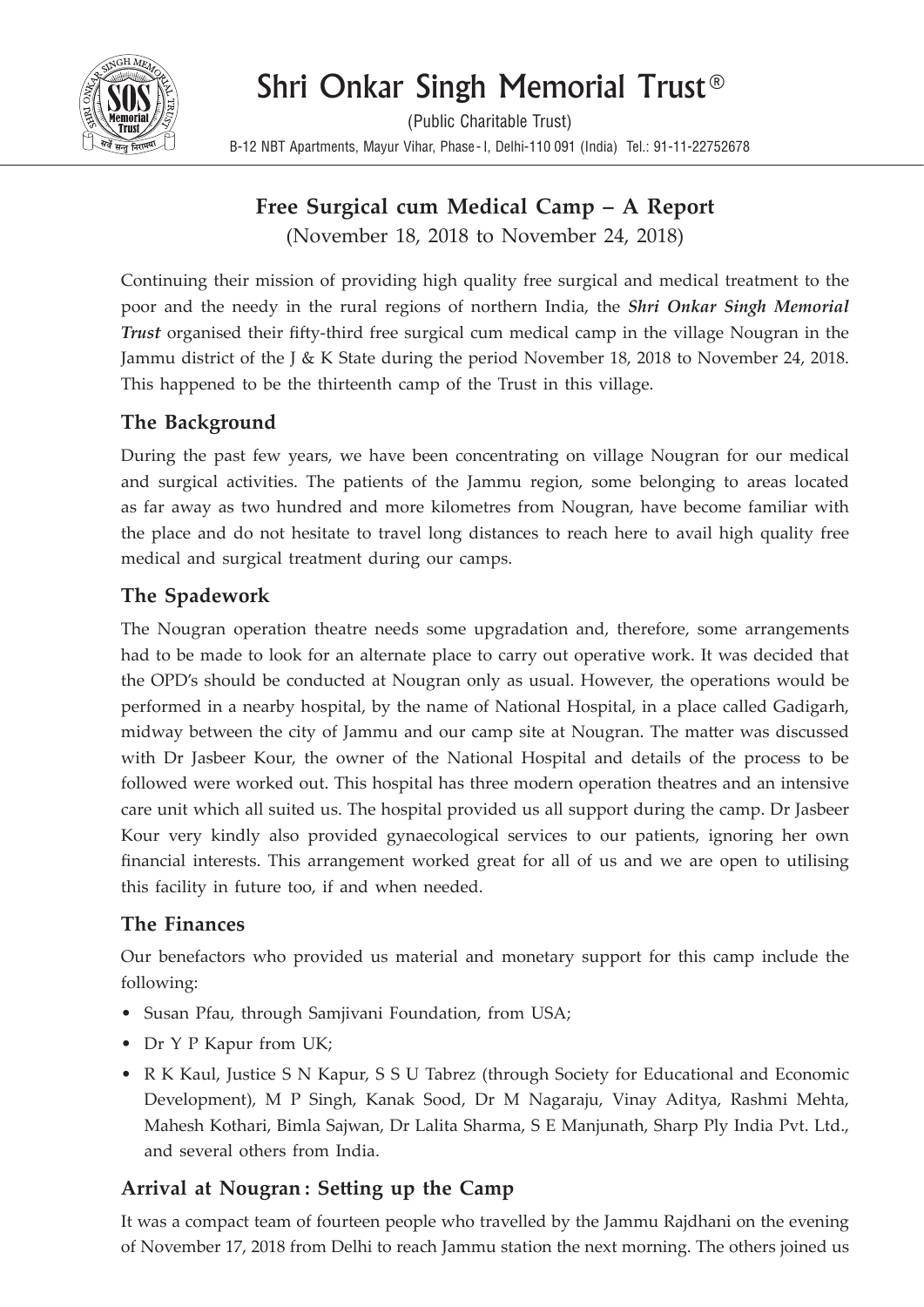later, separately. Harish reached Jammu by ambulance driven by Mukesh Saini. Dr Vivek joined the team on Monday, a day later, because of some personal engagements at Delhi on Sunday. Dr Om Prakash joined us separately at Jammu; he happens to be the medical superintendent at the nearby ESI hospital (at Bari Brahmana).

The team from Delhi was escorted to Nougran by our own ambulance and a couple of personal vehicles of volunteers. The OPD was established at Nougran and medicines too were provided to the patients at Nougran itself. The decision to do operative work at National Hospital, Gadigarh, Jammu, had been taken at Delhi for the reason that the operation theatre at Nougran needed some upgradation. This hospital belongs to Dr Jasbeer Kour, practising gynaecologist, and her orthopaedist husband. Both of them had very enthusiastically offered to accommodate us and our patients totally free and without any charges. To this effect, surgical instruments, OR linen, anesthesia equipment, monitors, cautery machines, consumables as well as the washing machine were all transported to the National Hospital on Sunday itself. The operative work had to start from the next day, i.e., Monday. A large number of patients who attended the first day OPD were those who had not been able to get operated during our previous camp a month earlier. Those who had to be operated on Monday were short-listed and advised to reach Nougran the next day at 8 AM for being transported to Gadigarh where they were to be operated and kept for a day. The patients and their relatives understood the change in our functioning this time and easily adjusted to the change. We conducted surgery for four days, from Monday to Thursday. Every day the patients would be operated at Gadigarh. After a stay of some twelve to twenty-four hours there, they would be transported back to Nougran for further post-operative care. By the time of our departure, all our post-operative patients were well settled and discharged with advice to attend the Gadigarh hospital for follow-up.

#### **Camp Activities**

A total of 677 patients attended our OPD. Patients managed to come from far off places like Ram Nagar, Udhampur, Jourian and Poonch, some of these remote areas being over 200 kilometres from the venue of the camp. Border areas of RS Pura and Arnia too found representation.

A total of fifty-two major and minor surgeries were carried out. Dr Jasbeer Kour, the owner of the National Hospital at Gadigarh, was kind to not only provide us all the facilities of a well equipped hospital but also carry out five major gynaecological procedures, including four vaginal hysterectomies, all free of cost, on our camp patients. She agreed to take care of our post-operative patients too, after our departure at the conclusion of the camp. We had two cases of non-functioning kidney that underwent nephrectomy. One of these was a massive adherent pyonephrotic kidney while the other was a shrunken kidney with multiple calcified cysts. The OPD work was done in Nougran. The operative patients were transferred to the National Hospital, some 8 kilometres from Nougran, by our newly acquired ambulance, operated there, and transferred back to Nougran for post-operative care. Immediate post-operative care was provided in the National Hospital itself for 12 to 24 hours, and we are all praise for the nursing staff of the National Hospital who managed all our patients with intense devotion and dedication.

There were some new entrants to the SOSMT family this time. Dr Vijay Dutta, a senior consultant and head of the medicine department at the Indian Spinal Injuries Centre in Delhi joined us for the first time in this camp. He, along with Dr Lalita Sharma and Dr Hira Lal/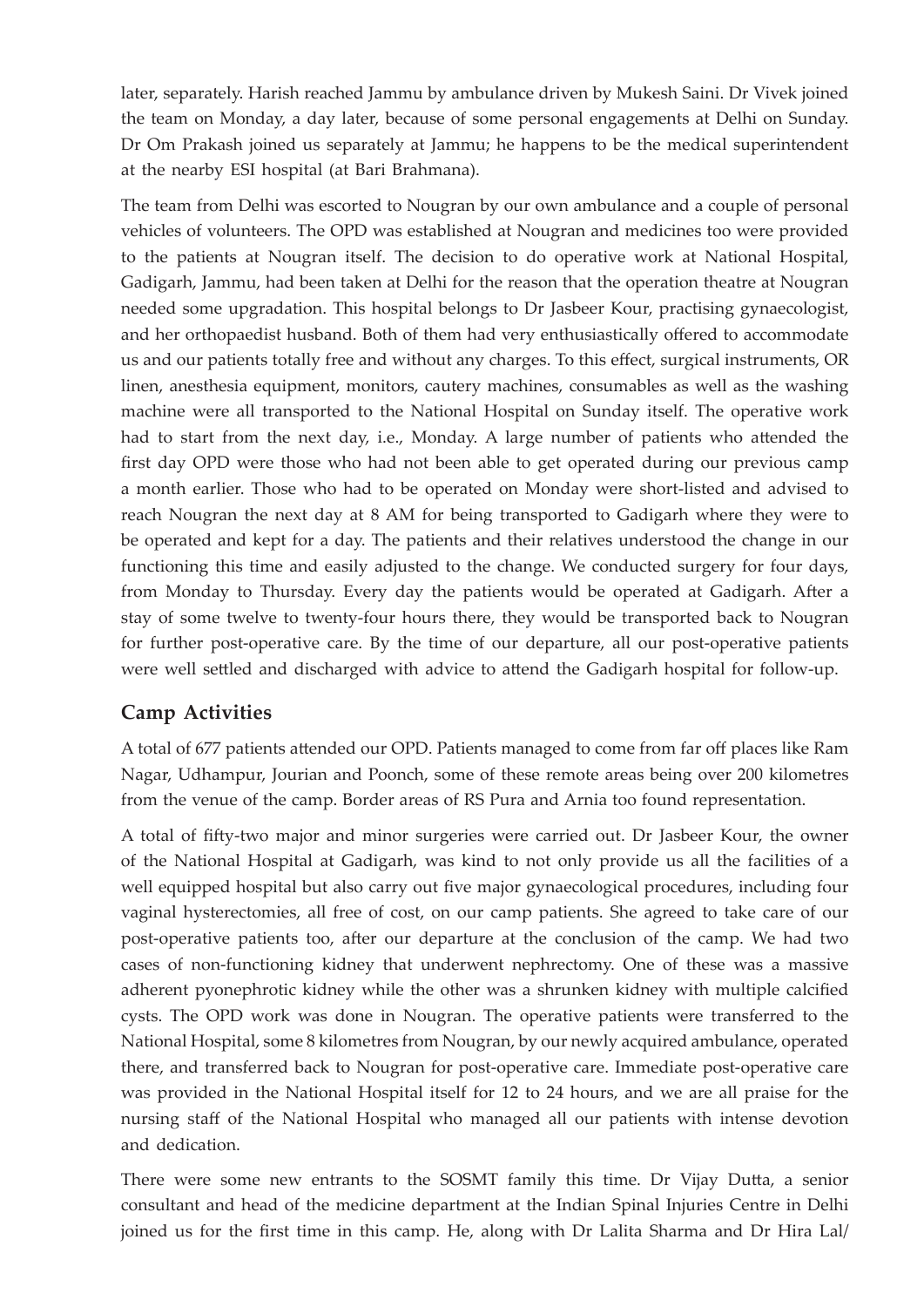Dr S B Taneja (the latter, alternately), managed the OPD work at Nougran. Dr Vivek, DNB in general surgery, too made himself available for this benevolent work. Sachin and Md Uvesh joined as OR technicians.

The overall statistics of the camp are as follows:

| 1. | Total outdoor attendance                                                                                                                           | 677            |
|----|----------------------------------------------------------------------------------------------------------------------------------------------------|----------------|
| 2. | Total indoor admissions                                                                                                                            | 41             |
| 3. | Total number of surgical procedures                                                                                                                | 52             |
|    | Major surgical procedures<br>(necessitating general or spinal anaesthesia)                                                                         | 41             |
|    | Minor surgical procedures<br>$\bullet$<br>(requiring local/regional anaesthesia; including<br>sebaceous cysts, lipomas, ingrowing toe nails, etc.) | 11             |
| 4. | Major surgical procedures: A breakup (41 cases)                                                                                                    |                |
|    | Abdominal<br>(Cholecystectomy 20)                                                                                                                  | 20             |
|    | Gynaecological<br>$\bullet$<br>(Vaginal hysterectomy + prolapse repair 4)                                                                          | 5              |
|    | Hernia<br>$\bullet$                                                                                                                                |                |
|    | • Adult, inguinal                                                                                                                                  | 6              |
|    | • Umbilical/Paraumbilical                                                                                                                          | $\mathbf{1}$   |
|    | • Incisional                                                                                                                                       | $\mathbf{1}$   |
|    | Breast lump<br>(Axillary tail of breast 1)                                                                                                         | 1              |
|    | Paediatric<br>(Congenital inguinal hernia 1)                                                                                                       | 3              |
|    | Urological<br>(Nephrectomy 2)                                                                                                                      | $\overline{2}$ |
|    | Rectal/Perianal<br>(Hemorrhoidectomy 2)                                                                                                            | $\overline{2}$ |

#### **Return to Delhi**

The team left Jammu on the evening of November 24, 2018 and reached Delhi on the morning of November 25, 2018.

#### **Future Plans**

Our next free surgical cum medical camp has been scheduled for March 24 to 30, 2019. The venue is likely to be the government hospital in Phagwara, in Punjab, where we earlier held a similar camp in March-April 2016. Venues for the subsequent camps in 2019 are being planned.

Butz

November 28, 2018 **S K Mehta**  *Chairman, SOS Memorial Trust*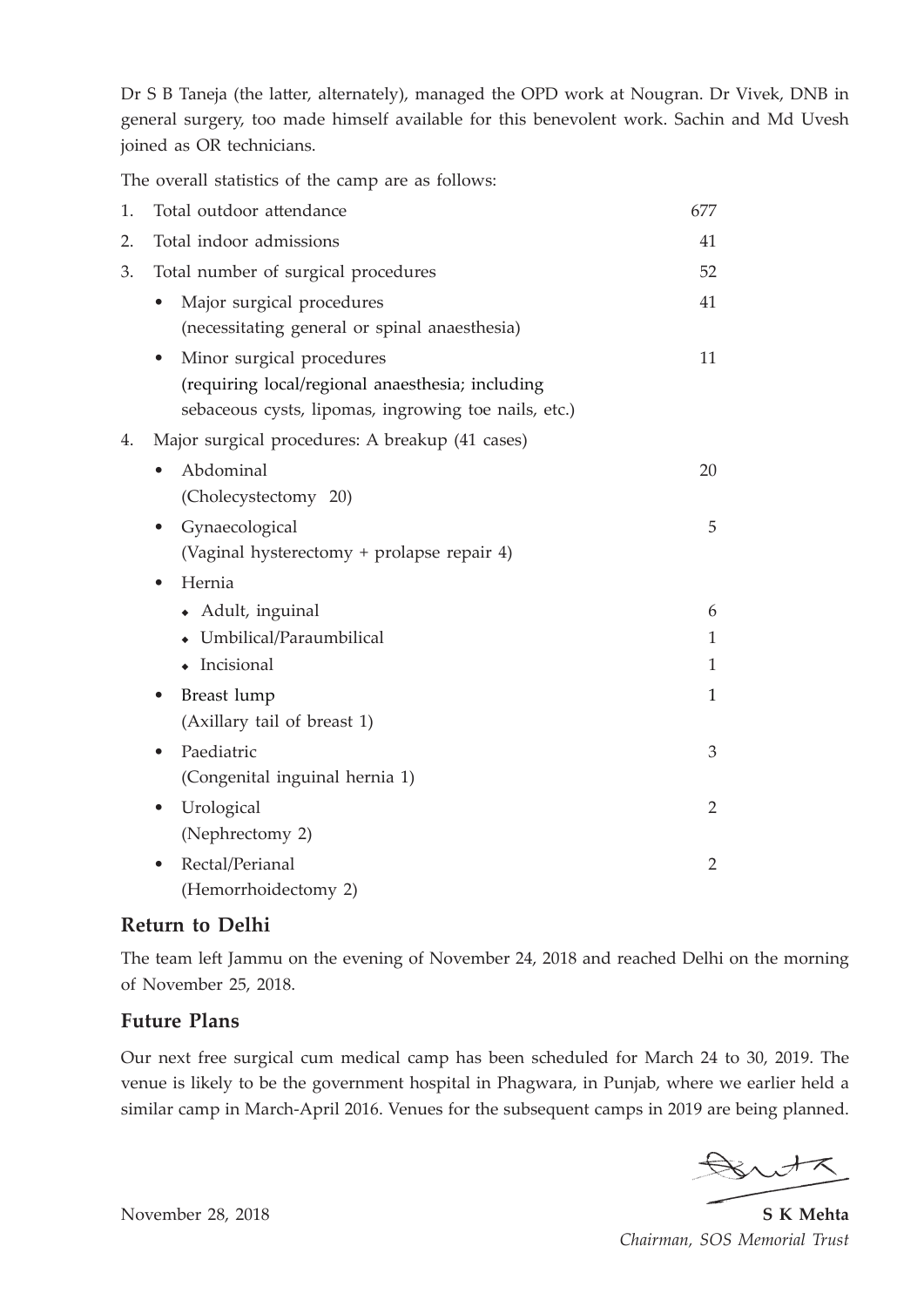

# Shri Onkar Singh Memorial Trust®

(Public Charitable Trust) B-12 NBT Apartments, Mayur Vihar, Phase- I, Delhi-110 091 (India) Tel.: 91-11-22752678

# *So far...*

Here is a summary of the services rendered by the *Shri Onkar Singh Memorial Trust*  through the holding of free surgical cum medical camps starting from the year 2000.

| Venue-Duration                                                                         | <b>OPD</b> | Indoor            | <b>Operations</b> |                |              |
|----------------------------------------------------------------------------------------|------------|-------------------|-------------------|----------------|--------------|
|                                                                                        | Attendance | <b>Admissions</b> | Major             | <b>Minor</b>   | <b>Total</b> |
| First 42 camps<br>Between October 2000<br>and April 2015                               | 58,040     | 1676              | 1455              | 963            | 2418         |
| 43. Basohli (Distt. Kathua, J & K State)<br>October 25, 2015 - October 31, 2015        | 972        | 23                | 23                | 15             | 38           |
| 44. Nougran (Distt. Jammu, J & K State)<br>November 29, 2015 - December 5, 2015        | 830        | 37                | 37                | 38             | 75           |
| 45. Phagwara (Distt. Kapurthala, Punjab)<br>March 27, 2016 - April 3, 2016             | 2033       | 37                | 37                | 16             | 53           |
| 46. Nougran (Distt. Jammu, J & K State)<br>October 16, 2016 to October 22, 2016        | 2033       | 37                | 36                | 24             | 60           |
| 47. Kundli (Distt.Sonepat, Haryana)<br>November 20, 2016 to November 26, 2016          | 796        | 21                | 21                | $\overline{4}$ | 25           |
| 48. Nougran (Distt. Jammu, J & K State)<br>March 12, 2017 to March 18, 2017            | 1186       | 48                | 48                | 39             | 87           |
| 49. R S Pura/Nougran<br>(Distt. Jammu, J & K State)<br>April 9, 2017 to April 15, 2017 | 1186       | 52                | 39                | 9              | 48           |
| 50. Nougran (Distt. Jammu, J & K State)<br>Novemberr 4, 2017 to November 11, 2017      | 963        | 52                | 52                | 22             | 74           |
| 51. Nougran (Distt. Jammu, J & K State)<br>April 1, 2018 to April 7, 2018              | 1205       | 42                | 41                | 42             | 83           |
| 52. Nougran (Distt. Jammu, J & K State)<br>September 30, 2018 to October 6, 2018       | 775        | 36                | 34                | 22             | 56           |
| 53. Nougran (Distt. Jammu, J & K State)<br>November 18, 2018 to November 24, 2018      | 667        | 41                | 41                | 11             | 52           |
| <b>Total</b>                                                                           | 68,592     | 2,102             | 1,864             | 1,205          | 3,069        |